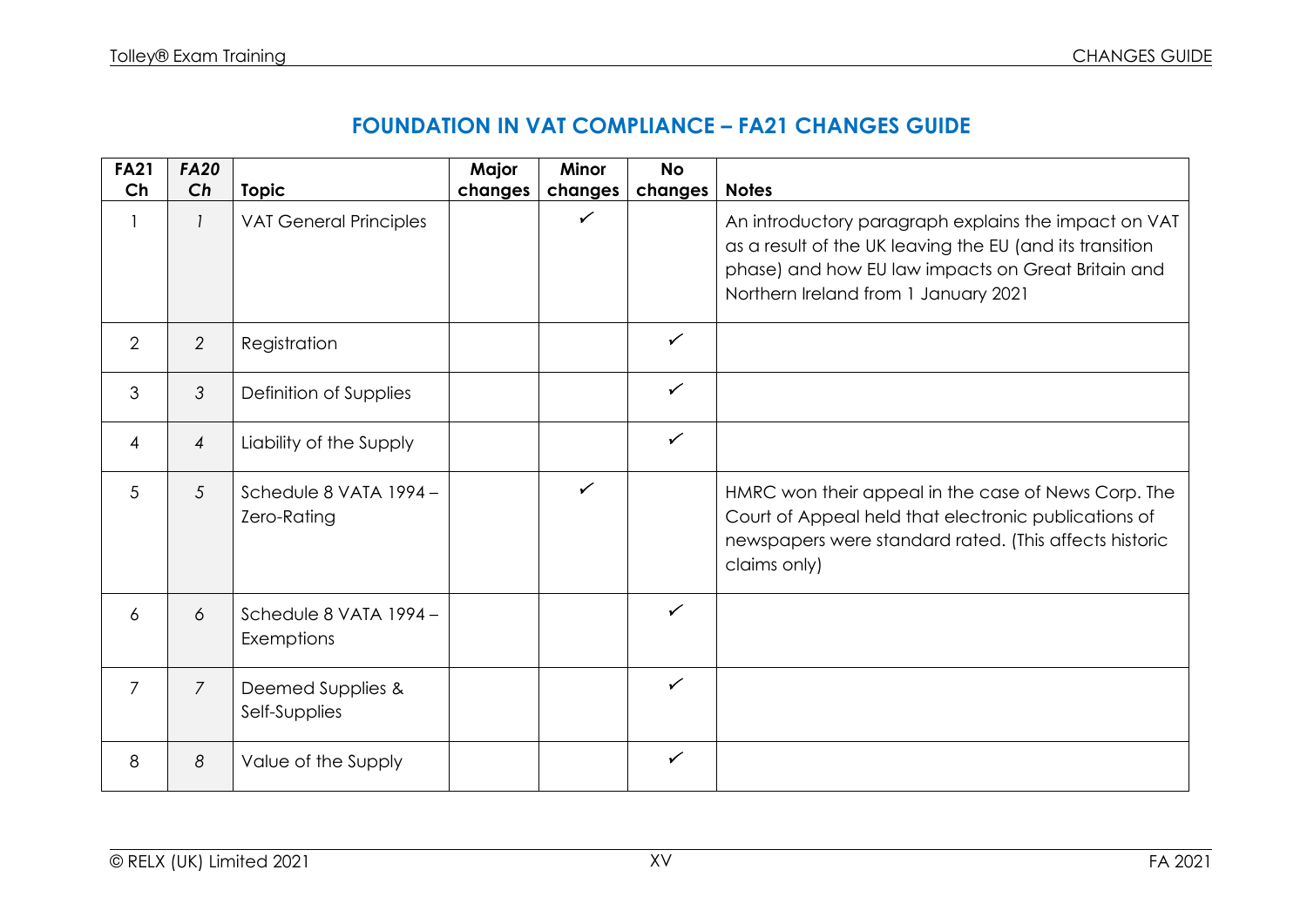| 9               | 9  | Time of the Supply                           |              | $\checkmark$ |                                                                                                                                                                                                                |
|-----------------|----|----------------------------------------------|--------------|--------------|----------------------------------------------------------------------------------------------------------------------------------------------------------------------------------------------------------------|
| 10 <sup>°</sup> | 10 | Input Tax - When to<br>Recover               | $\checkmark$ |              | Advisory fuel rates from 1 June 2021 are included                                                                                                                                                              |
| 11              | 11 | <b>Partial Exemption</b>                     |              | $\checkmark$ |                                                                                                                                                                                                                |
| 12              | 12 | VAT Records & Returns                        | $\checkmark$ |              | Businesses under the current VAT threshold will have to<br>use MTD from 1 April 2022                                                                                                                           |
| 13              | 13 | Accounting for VAT                           |              | $\checkmark$ |                                                                                                                                                                                                                |
| 14              | 14 | <b>Bad Debt Relief</b>                       |              | $\checkmark$ |                                                                                                                                                                                                                |
| 15              | 15 | <b>HMRC Powers, Appeals</b><br>& Assessments | $\checkmark$ |              | The FA 2021 has amended the rules on third party<br>notices and in certain circumstances the taxpayer<br>cannot be disclosed the notice by the third party.<br>Failure to comply an result in a £1,000 penalty |
| 16              | 16 | Penalties for Incorrect<br>Returns           |              | $\checkmark$ |                                                                                                                                                                                                                |
| 17              | 17 | Penalties for Failure to<br><b>Notify</b>    |              | $\checkmark$ |                                                                                                                                                                                                                |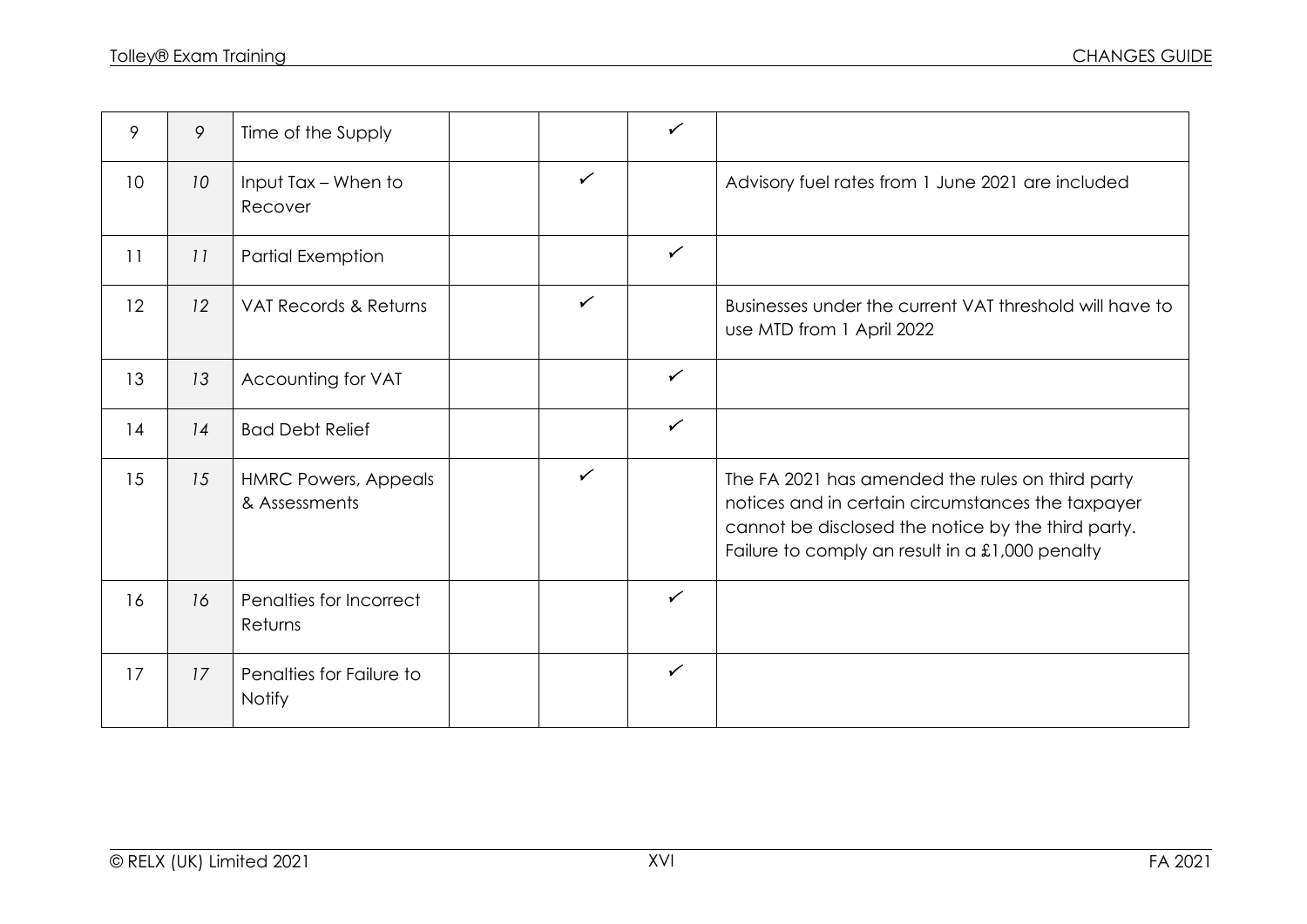| 18 | 18 | Default Surcharge                                     |              | ✓            |              | There is a new penalty regime that replaces the<br>default surcharge. The mechanics of the scheme is<br>covered in the next chapter.                           |
|----|----|-------------------------------------------------------|--------------|--------------|--------------|----------------------------------------------------------------------------------------------------------------------------------------------------------------|
| 19 | 19 | Penalties for Late<br>Returns & Late Payment          | $\checkmark$ |              |              | The chapter has been re-written to include the new<br>penalty regime for late filing and late payment of VAT<br>in the FA 2021, that applies from 1 April 2022 |
| 20 | 20 | Interest and other<br>points                          |              | ✓            |              | New rules from 1 April 2022 about interest on VAT                                                                                                              |
| 21 | 21 | Refunds & Repayment<br>Interest                       |              | $\checkmark$ |              | New rules from 1 April 2022 replacing repayment<br>supplement with repayment interest to align VAT rules<br>with Income Tax                                    |
| 22 | 22 | International Aspects-<br>Goods                       | $\checkmark$ |              |              | Due to Brexit, the syllabus has changed and the<br>chapter has been substantially re-written                                                                   |
| 23 | 23 | International Aspects -<br>Services                   | ✓            |              |              | Due to Brexit, the syllabus has changed and the<br>chapter has been substantially re-written                                                                   |
| 24 | 24 | Land & Buildings - Zero<br>& Reduced Rating           |              |              | $\checkmark$ |                                                                                                                                                                |
| 25 | 25 | Land & Buildings -<br>Exemption & Standard-<br>Rating |              |              | $\checkmark$ |                                                                                                                                                                |